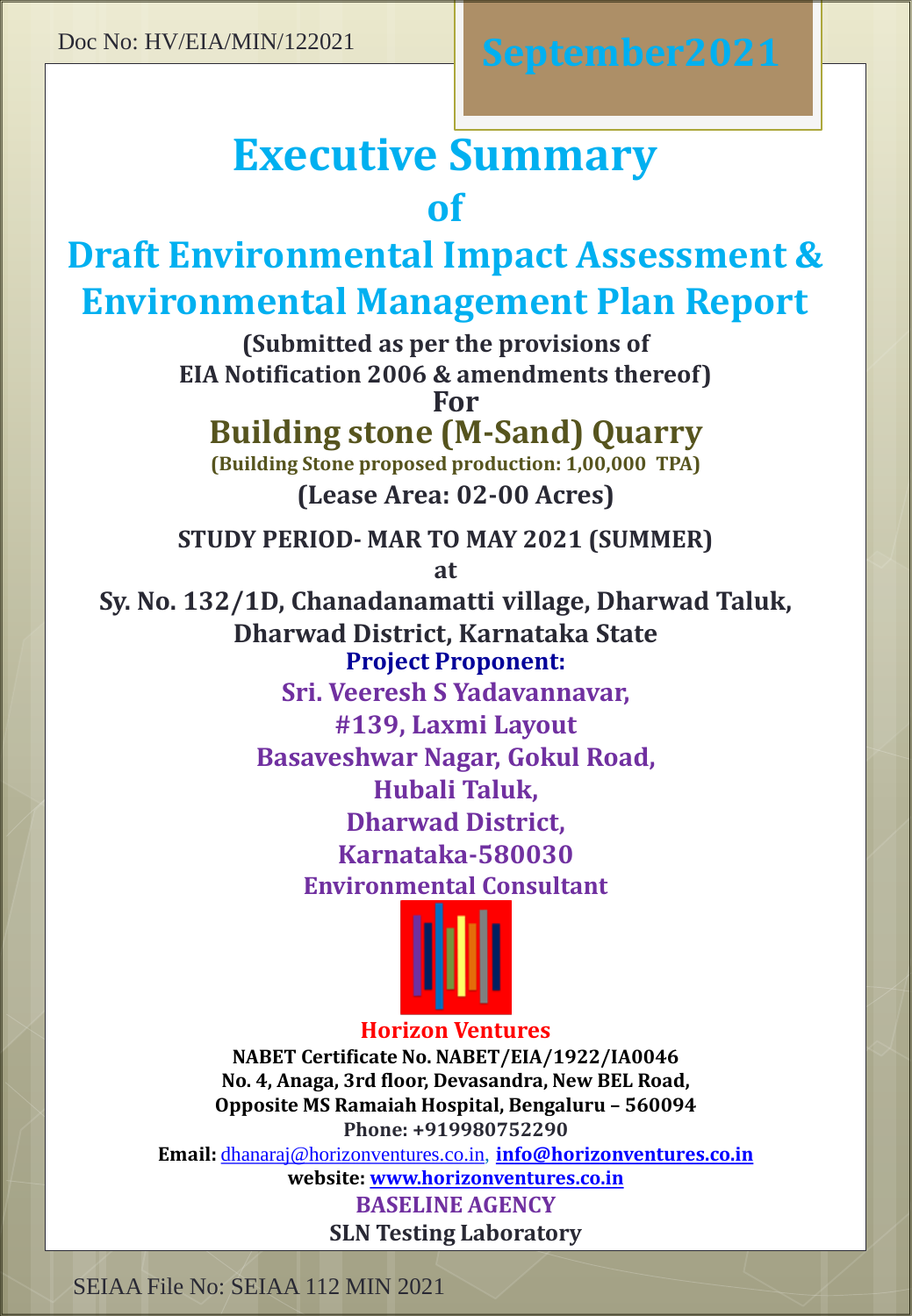*Lessee: Sri. Veeresh S Yadavannavar*

#### **EXECUTIVE SUMMARY**

#### **INTRODUCTION**

Sri. Veeresh S Yadavannavar has applied for TOR in order to prepare EIA report for grant of Environmental Clearance as per MoEF Notifications S.O. 1533(E) dated 14-09-2006 for extraction of Building stone having lease area of 2-00 Acres located in Survey no 132/1D, Chandanamatti village, Dharwad Taluk, Dharwad District, Karnataka State.

As the total extent of cluster of all the projects inside the 500m buffer is having an extent greater than 5 Ha as per the Hon'ble NGT order dated 13th September 2018 and 11th December 2018 it is considered as "B1" category. The application to grant prior Environmental Clearance for the proposed project was considered by the KSEAC in its 262nd SEAC meeting dated 16th June 2021. SEAC, Karnataka decided to recommend for grant of Terms of Reference (TOR) for preparing EIA/EMP report and conducting public consultation vide its letter No. SEIAA 115 MIN 2021 dated 07-08-2021.

#### **Location of the Project**

The Building stone Quarry with an extent of 2-00 Acres of mining lease area of located in Survey No. 132/1D, Chandanamatti village, Dharwad Taluk, Dharwad District, Karnataka State:

| Sr. | <b>Particulars</b>         | <b>Details</b>                                          |                                                         |                  |                  |  |
|-----|----------------------------|---------------------------------------------------------|---------------------------------------------------------|------------------|------------------|--|
| No. |                            |                                                         |                                                         |                  |                  |  |
| 1.  | <b>Project Location</b>    |                                                         | Survey No. 132/1D, Chanadanamatti village, Dharwad      |                  |                  |  |
|     |                            | Taluk, Dharwad District, Karnataka                      |                                                         |                  |                  |  |
| 2.  | Latitude/Longitude         |                                                         | Latitude/Northing: N 15° 31' 16.66" to N 15° 31' 20.09" |                  |                  |  |
|     |                            | Longitude/Easting: E 75° 04' 40.20" to E 75° 04' 43.26" |                                                         |                  |                  |  |
|     |                            | lease boundary coordinates:                             |                                                         |                  |                  |  |
|     |                            |                                                         | <b>Boundary</b>                                         | Latitude         | Longitude        |  |
|     |                            |                                                         | A                                                       | N 15° 31' 16.66" | E 75° 04' 40.60" |  |
|     |                            |                                                         | <sub>B</sub>                                            | N 15° 31' 16.77" | E 75° 04' 43.26" |  |
|     |                            |                                                         | $\mathsf{C}$                                            | N 15° 31' 19.96" | E 75° 04' 43.05" |  |
|     |                            |                                                         | D                                                       | N 15° 31' 20.09" | E 75° 04' 40.20" |  |
| 3.  | Topo sheet No              |                                                         | 48M/2, 48M/3                                            |                  |                  |  |
| 4.  | <b>Climatic Conditions</b> | $\bullet$                                               | Ambient air temp 14.4°C to 34.4°C                       |                  |                  |  |
|     |                            |                                                         | Avg. annual rainfall 772 mm                             |                  |                  |  |
|     |                            | Source: CGWB, Dharwad                                   |                                                         |                  |                  |  |
| 5.  | Site elevation above MSL   |                                                         | 665m to 668 m MSL                                       |                  |                  |  |

#### **TABLE 1: SALIENT FEATURES OF THE PROJECT SITE**

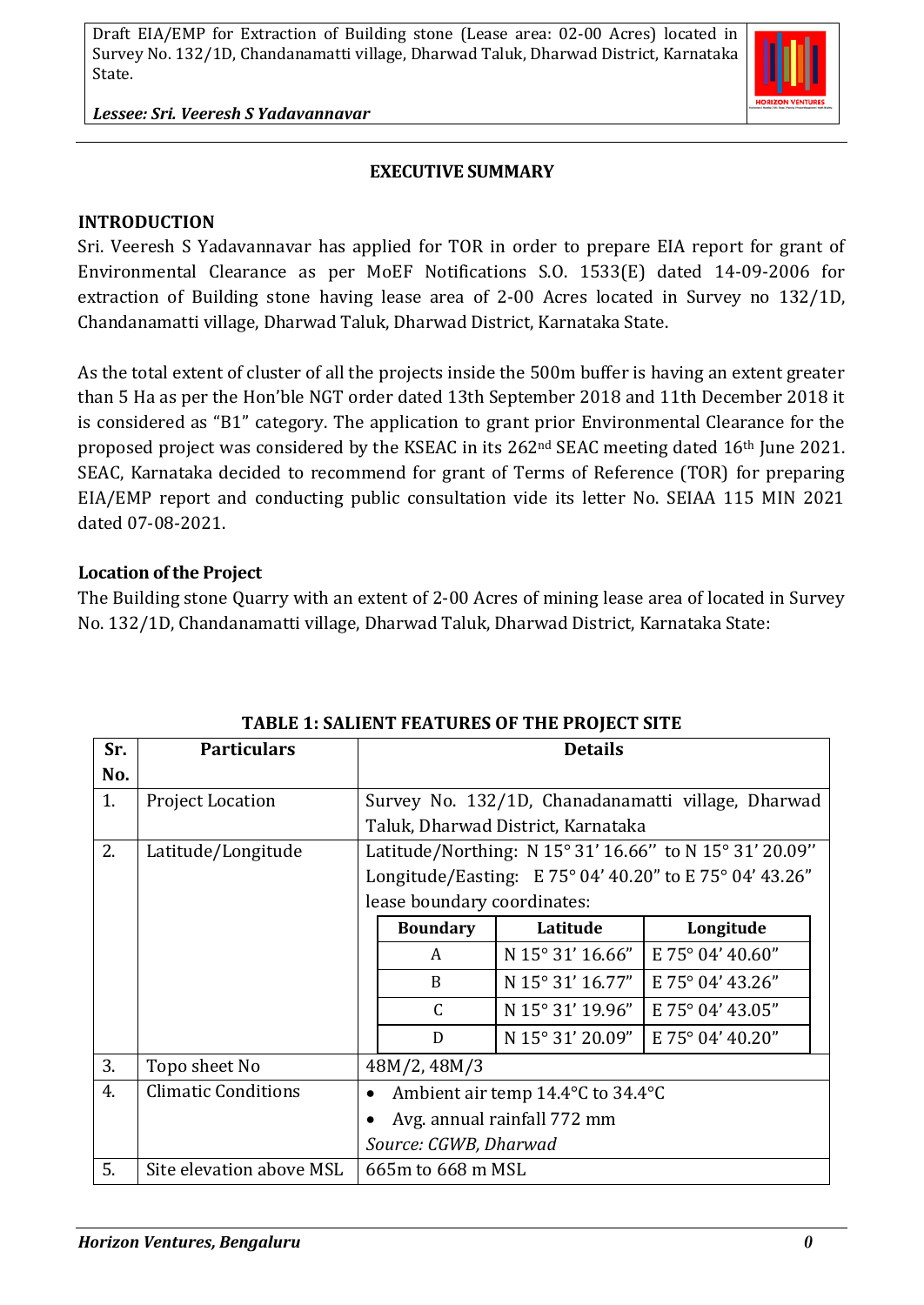

*Lessee: Sri. Veeresh S Yadavannavar*

| Sr. | <b>Particulars</b>                       | <b>Details</b>                                             |                                  |                                      |  |  |  |
|-----|------------------------------------------|------------------------------------------------------------|----------------------------------|--------------------------------------|--|--|--|
| No. |                                          |                                                            |                                  |                                      |  |  |  |
| 6.  | Land use at the proposed<br>project site | <b>Particulars</b>                                         | <b>Existing land</b><br>in Acres | <b>Total land in</b><br><b>Acres</b> |  |  |  |
|     |                                          | Area for Mining                                            |                                  | $1 - 17$                             |  |  |  |
|     |                                          | Roads                                                      | --                               | $0 - 01$                             |  |  |  |
|     |                                          | Overburden dump                                            |                                  | $0 - 01$                             |  |  |  |
|     |                                          | Infrastructure                                             |                                  |                                      |  |  |  |
|     |                                          | <b>Mineral Storage</b>                                     |                                  | $0 - 01$                             |  |  |  |
|     |                                          | <b>Topsoil Yard</b>                                        |                                  |                                      |  |  |  |
|     |                                          | Safety Zone                                                |                                  | $0 - 20$                             |  |  |  |
|     |                                          | Area Un-utilized                                           | $02 - 00$                        |                                      |  |  |  |
|     |                                          | <b>Total</b>                                               | $02 - 00$                        | $02 - 00$                            |  |  |  |
| 7.  | Site topography                          | The Project site is Slightly undulated Terrain sloping     |                                  |                                      |  |  |  |
|     |                                          | South-west Corner. The subject area forms a hillock with   |                                  |                                      |  |  |  |
|     |                                          | altitude of 670-667.5 m above MSL.                         |                                  |                                      |  |  |  |
| 8.  | Nearest roadway                          | National Highway NH 48 - 10.8 kms towards Southwest,       |                                  |                                      |  |  |  |
|     |                                          | Dharwad to Belgaum Road                                    |                                  |                                      |  |  |  |
|     |                                          | State Highway SH 34-2.6 kms towards Northwest,             |                                  |                                      |  |  |  |
|     |                                          | Dharwad to Saundatti Road                                  |                                  |                                      |  |  |  |
|     |                                          | Other roads - Chandanamatti to Amminabhavi road -          |                                  |                                      |  |  |  |
|     |                                          | 0.20 kms towards North                                     |                                  |                                      |  |  |  |
| 9.  | <b>Nearest Railway Station</b>           | Dharwad Railway Station~12 km, towards Southwest.          |                                  |                                      |  |  |  |
| 10. | Nearest Railway line                     | Dharwad-Hubali broad-gauge section of South western        |                                  |                                      |  |  |  |
|     |                                          | railways                                                   |                                  |                                      |  |  |  |
| 11. | Nearest Air Port                         | Hubali Airport Bengaluru~18.30 km, towards Southeast       |                                  |                                      |  |  |  |
| 12. | Nearest village/major                    | Chanadanamatti Village 1.85 km towards Southeast           |                                  |                                      |  |  |  |
|     | town                                     | Dharwad Town $\sim$ 10.15 km, towards southwest            |                                  |                                      |  |  |  |
| 13. | Hills/valleys                            | No major hills and valleys within 10 km radius             |                                  |                                      |  |  |  |
| 14. | <b>Ecologically sensitive</b>            | None                                                       |                                  |                                      |  |  |  |
|     | zone                                     |                                                            |                                  |                                      |  |  |  |
| 15. | Reserved/Protected                       | None within 10 kms                                         |                                  |                                      |  |  |  |
|     | forests                                  |                                                            |                                  |                                      |  |  |  |
| 16. | Historical/tourist places                | None within 5 km radius area                               |                                  |                                      |  |  |  |
| 17. | <b>Nearest Industries</b>                | Pidilite industries Limited: 13.10 Km, S                   |                                  |                                      |  |  |  |
|     |                                          | Shree Padmavati Cotton industries Dharwad: 5.6 Km, SW      |                                  |                                      |  |  |  |
| 18. | Nearest water bodies                     |                                                            | Amminabhavi Pond - 3.3 Kms (W)   |                                      |  |  |  |
| 19. | Seismic zone                             | Seismically, this area is categorized under Zone-II as per |                                  |                                      |  |  |  |
|     |                                          | IS-1893 (Part-1)-2016. Hence, seismically the site is Low  |                                  |                                      |  |  |  |
|     |                                          | Damage Risk Zone. With MSK scale of VI or Less.            |                                  |                                      |  |  |  |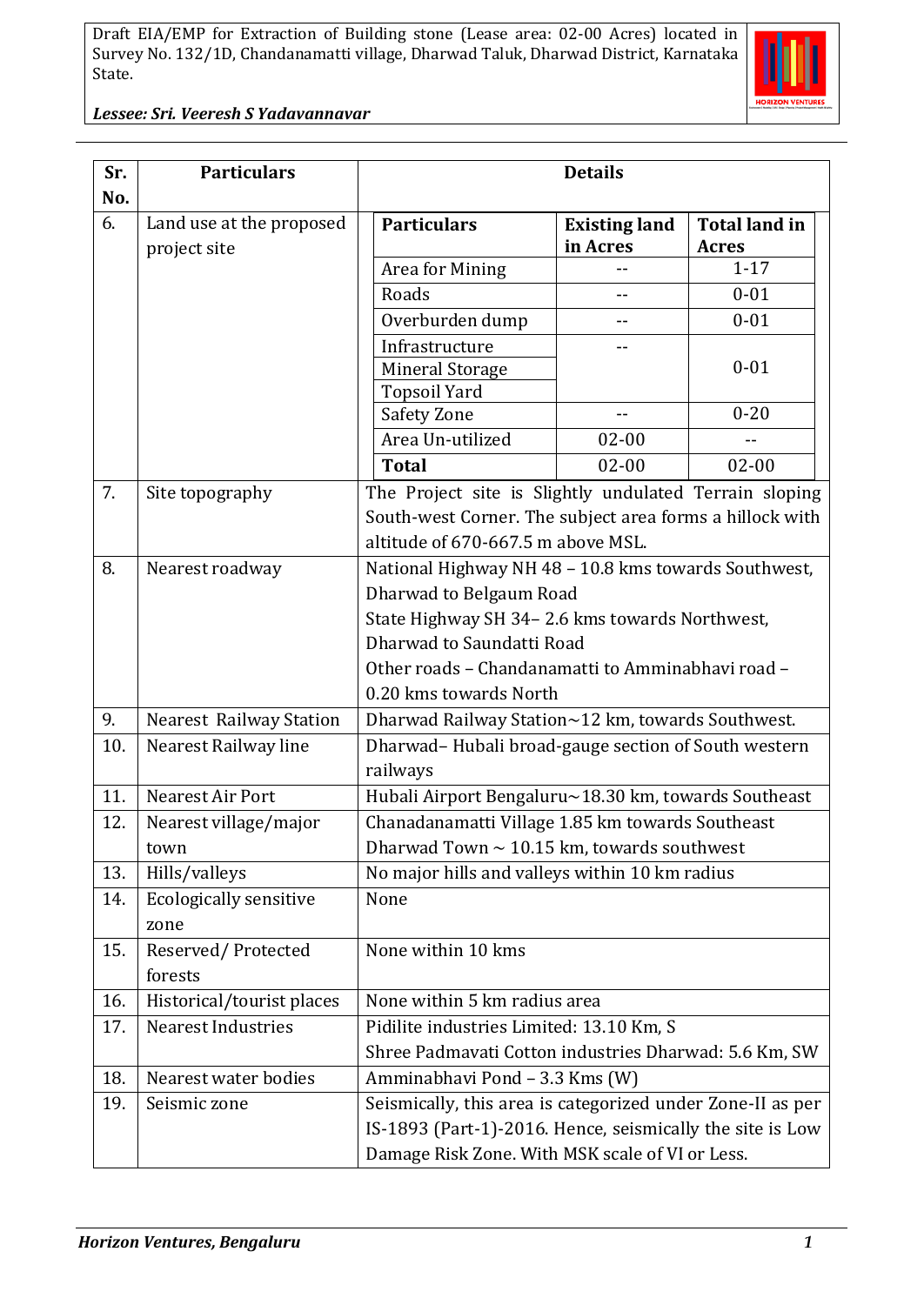

*Lessee: Sri. Veeresh S Yadavannavar*

# **PROJECT DESCRIPTION Method of Mining**

An open cast Other than fully Mechanized method will be adopted to operate the area. Since, the annual production is about 1,00,000 Tonnes per annum for five years, the Open cast method will be followed during the plan period

# **Anticipated life of the mine**

It may be seen that during plan period, it is proposed to maintain a suitable Building Stone production of about 1,00,000 tons per annum for 10 years.

# **Conceptual Mine Plan**

Based on reserves of Building Stone as Production capacity of 1,00,000 Tonnes per annum Building stone for the 5 years plan period, thus the anticipated life of the quarry shall be 7 years.

# **Waste Generation & Disposal**

Average of 26315 MT (5 Years) solid waste will be generated which will be disposed off to nearby construction site / road filling works etc. for every 3 months.

# **Water Requirement & Source**

Total water requirement for the project will be 12.355 KLD, Requirement is met by procurement of water from the bore well nearby Tankers.

# **Manpower Requirement**

The said mine provides direct employment to 27 people and generate indirect employment for several hundred people. Most of the directly employed manpower falls under skilled category Preference will be given to the local people as per their eligibility.

# **Site Infrastructure**

The Quarry will have its own office premises, canteen, first-aid center etc. Quarry office is well connected with wireless and telephone, internet & e-mail facilities for communication. The Quarry is provided with a workshop to undertake repairs and regular maintenance of mining machinery deployed.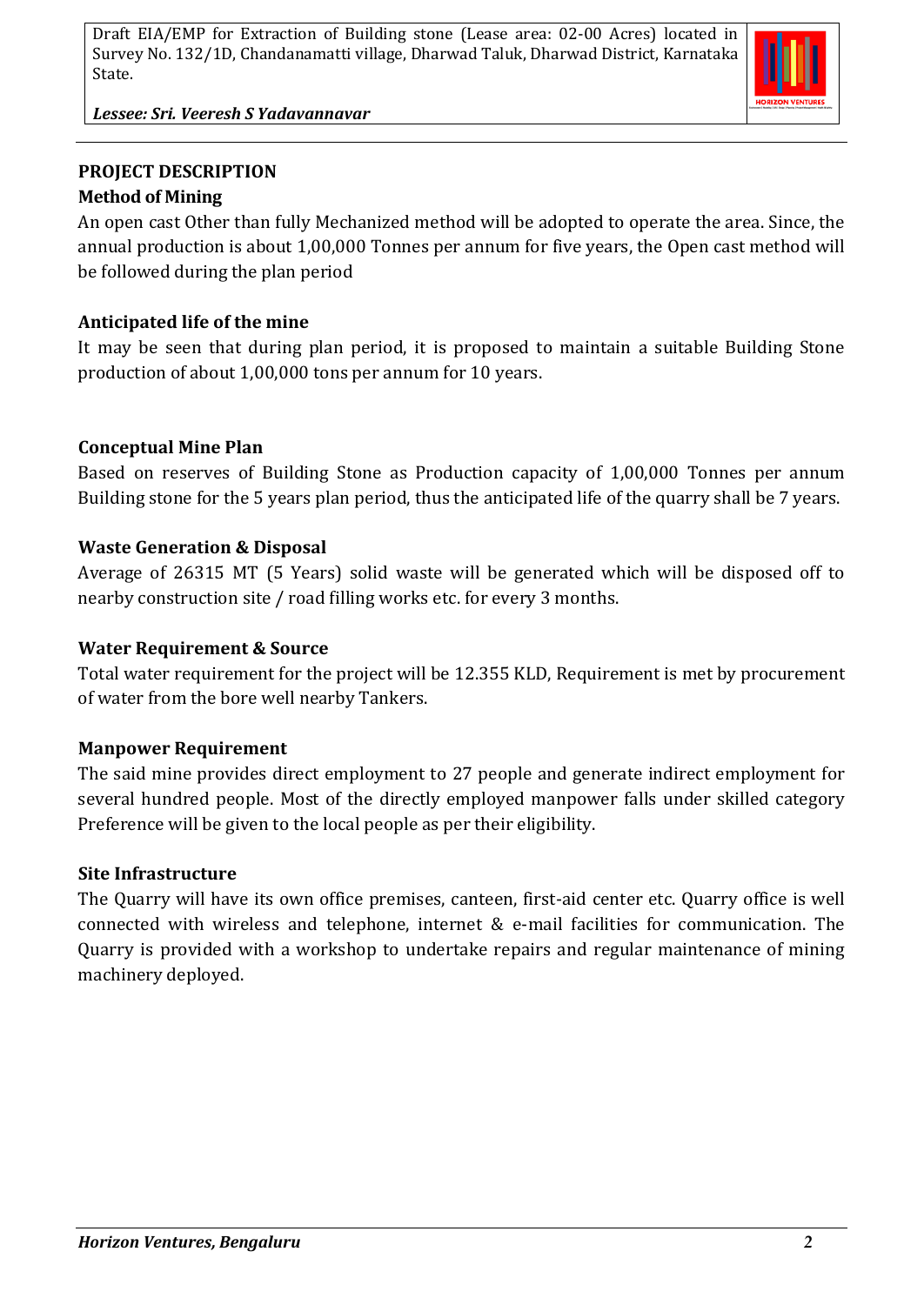

*Lessee: Sri. Veeresh S Yadavannavar*

# **EXISTING ENVIRONMENTAL SCENARIO Baseline Environmental Studies Meteorology & Ambient Air Quality**

#### **Summary of Meteorological data generated at site (March 2021 to June 2021)**

| <b>Wind Direction</b>                   | <b>Frequency</b> % |  |
|-----------------------------------------|--------------------|--|
| <b>First Predominant Wind Direction</b> | <b>WSW</b>         |  |
| Second Predominant Wind Direction       | <b>SW</b>          |  |
| Calm conditions $(\%)$                  | 9.5                |  |

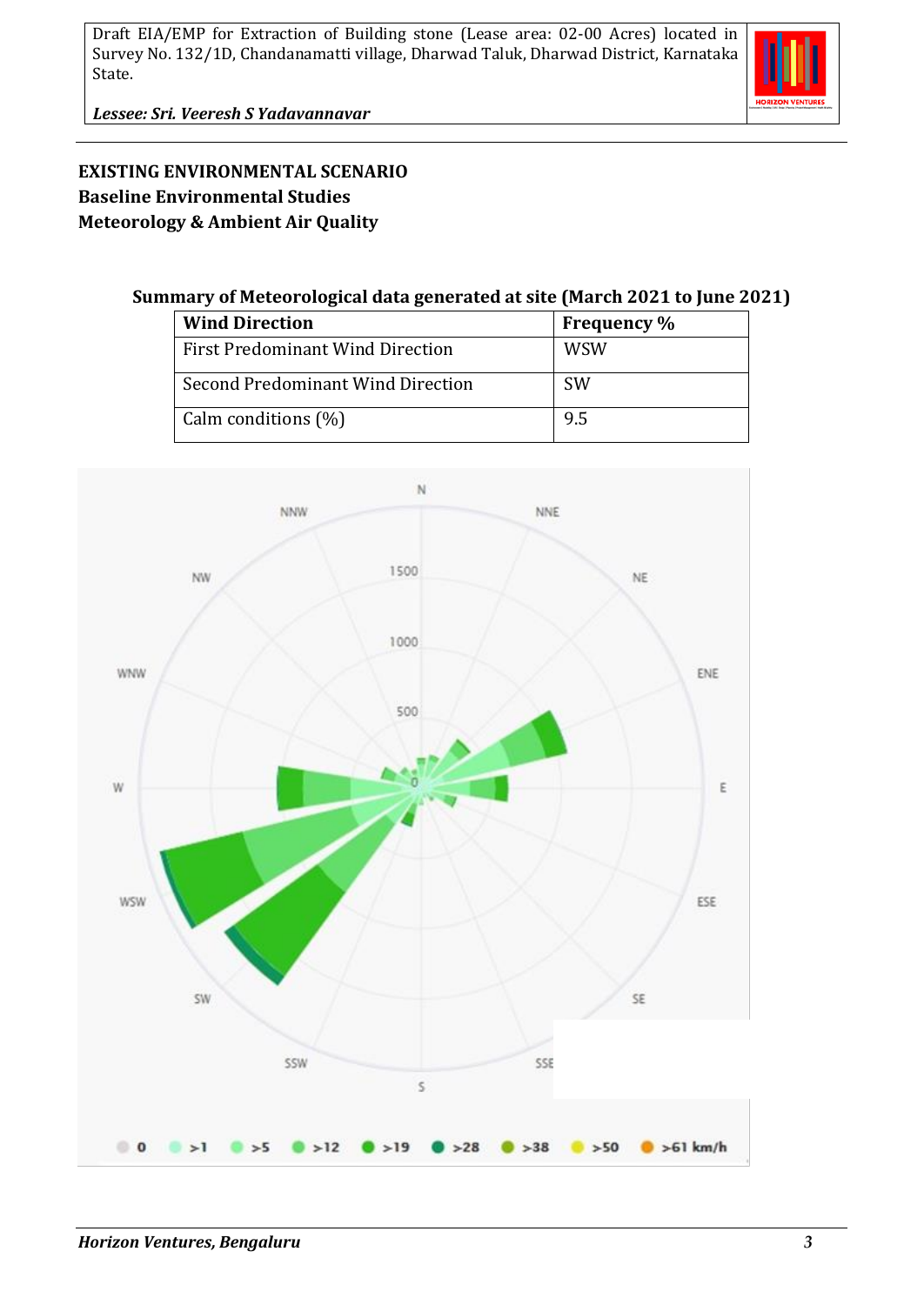

#### *Lessee: Sri. Veeresh S Yadavannavar*

#### **Ambient Air Quality Status**

From the results, it is observed that the ambient air quality with respect to  $PM_{10}$ ,  $PM_{2.5}$ ,  $SO_2$ , and NOx at all the monitoring locations is within the permissible limits specified by CPCB.

#### **Ambient Noise Levels**

Ambient noise level monitoring was carried out at the 9 monitoring locations, those were selected for ambient air quality monitoring. The monitoring results are within limits**.**

#### **Biological Environment**

Attiveri Wildlife Sanctuary is 48 kms S.

# **Proposed Biological Environment Conservation Measures**

- Thick Green belt will be developed around Quarry lease area and along transport road.
- Periodic maintenance of mineral transport road
- Regular sprinkling of water through mobile tanker on mineral transport road
- Mineral carrying trucks are loaded with only the stipulated quantity to avoid overloading and covered with tarpaulin to avoid spillage.

#### **Socio-economic Environment**

- There is no habitation or private land in the Building Stone Quarry. There is no rehabilitation and resettlement involved in the project.
- The said Quarry provides direct employment to 19 people and generate indirect employment for several hundred people. Most of the directly employed manpower falls under skilled category and the respective distribution / numbers is follows. Preference will be given to the local people as per their eligibility.
- The existing infrastructure facilities are sufficient to cater the needs of the Building Stone Quarry. However, the Quarry management will take efforts as a part of CER for improvement in civic amenities like sanitation, drinking water facilities, transport road, etc in the nearby villages.

# **ENVIRONMENTAL MONITORING PROGRAM**

An Environmental Management Cell (EMC) will be established in the Quarry under the control of Mines Manager. The EMC will be headed by an Environmental Officer having adequate qualification and experience in the field of environmental management Regular and periodic. Environmental monitoring of Ambient Air Quality, Water table depth, Water quality, Ambient Noise Levels, Soil Quality, CSR activities etc will be carried out through MOEF accredited agencies and reports will be submitted to KSPCB/ Regional office of MoEF&CC.

#### **RISK ASSESSMENT & DISASTER MANAGEMENT PLAN**

The assessment of risk in the Building Stone Mining project has been estimated for Slope failure, Movement of HEMM, Inundation due to surface water, Dust hazards, Hazards associated with